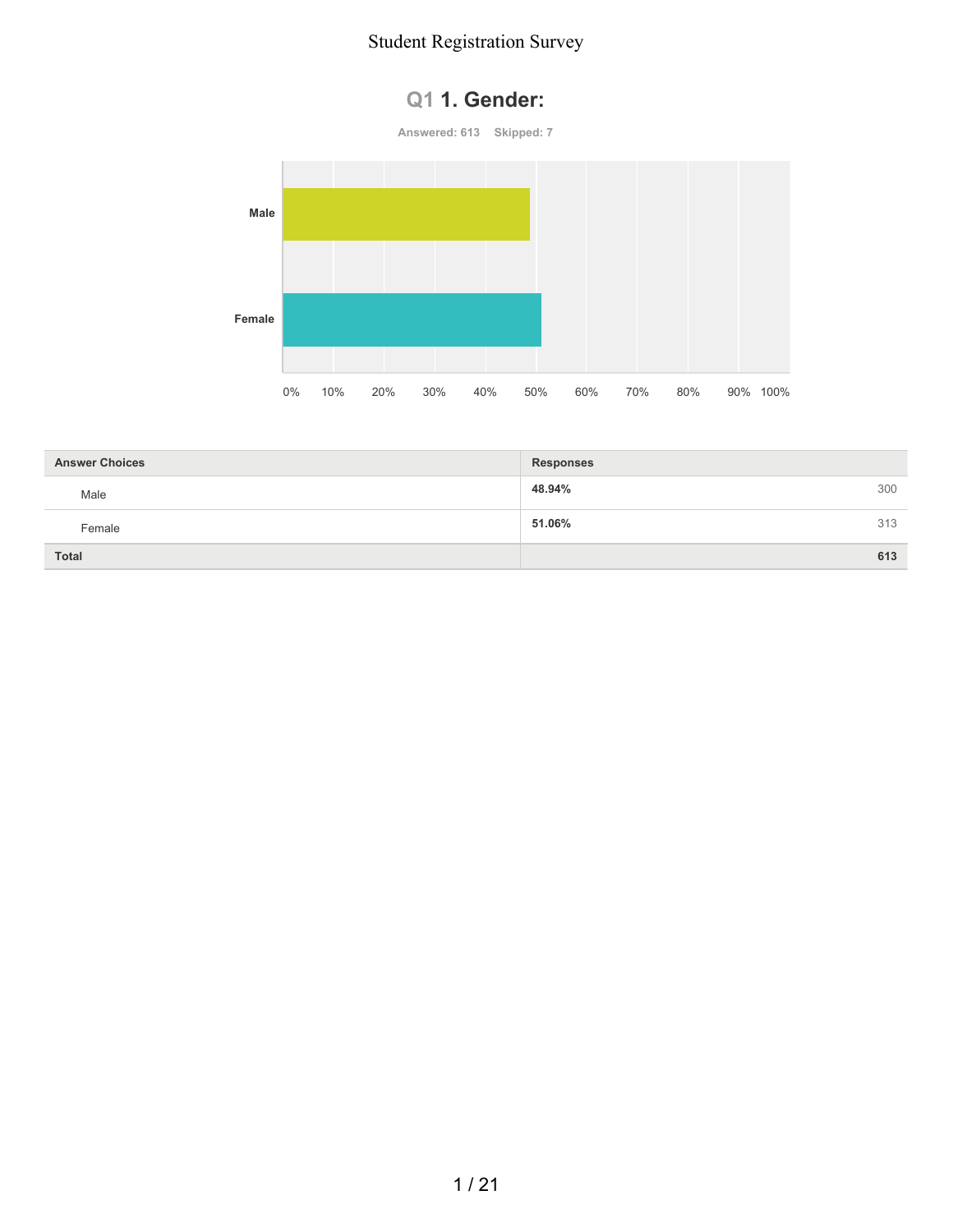

# **Q2 2. The campus I am / will be attending is:**

| <b>Answer Choices</b>  | <b>Responses</b>         |
|------------------------|--------------------------|
| <b>National Campus</b> | 31.36%<br>191            |
| Chuuk Campus           | $0.00\%$<br>$\mathbf{0}$ |
| Kosrae Campus          | 9.03%<br>55              |
| Pohnpei Campus         | 49.59%<br>302            |
| Yap Campus             | 10.02%<br>61             |
| FSM FMI Campus         | $0.00\%$<br>$\mathbf{0}$ |
| <b>Total</b>           | 609                      |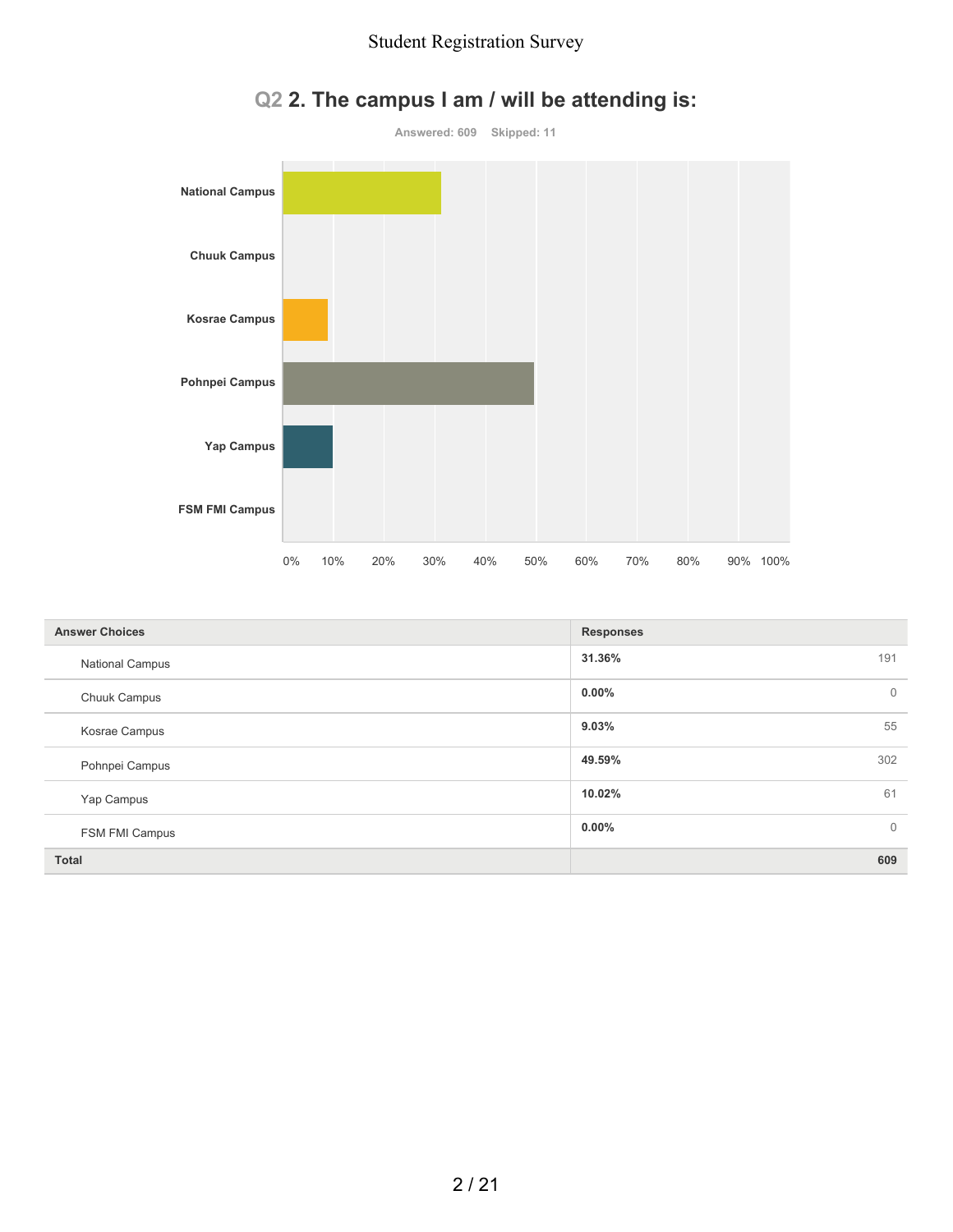## **Q3 3. Classification:**

**Answered: 576 Skipped: 44**



| <b>Answer Choices</b> | <b>Responses</b> |
|-----------------------|------------------|
| Freshmen              | 74.31%<br>428    |
| Sophomore             | 18.58%<br>107    |
| 3rd Year Student      | 36<br>6.25%      |
| 4th Year Student      | 0.87%<br>5       |
| <b>Total</b>          | 576              |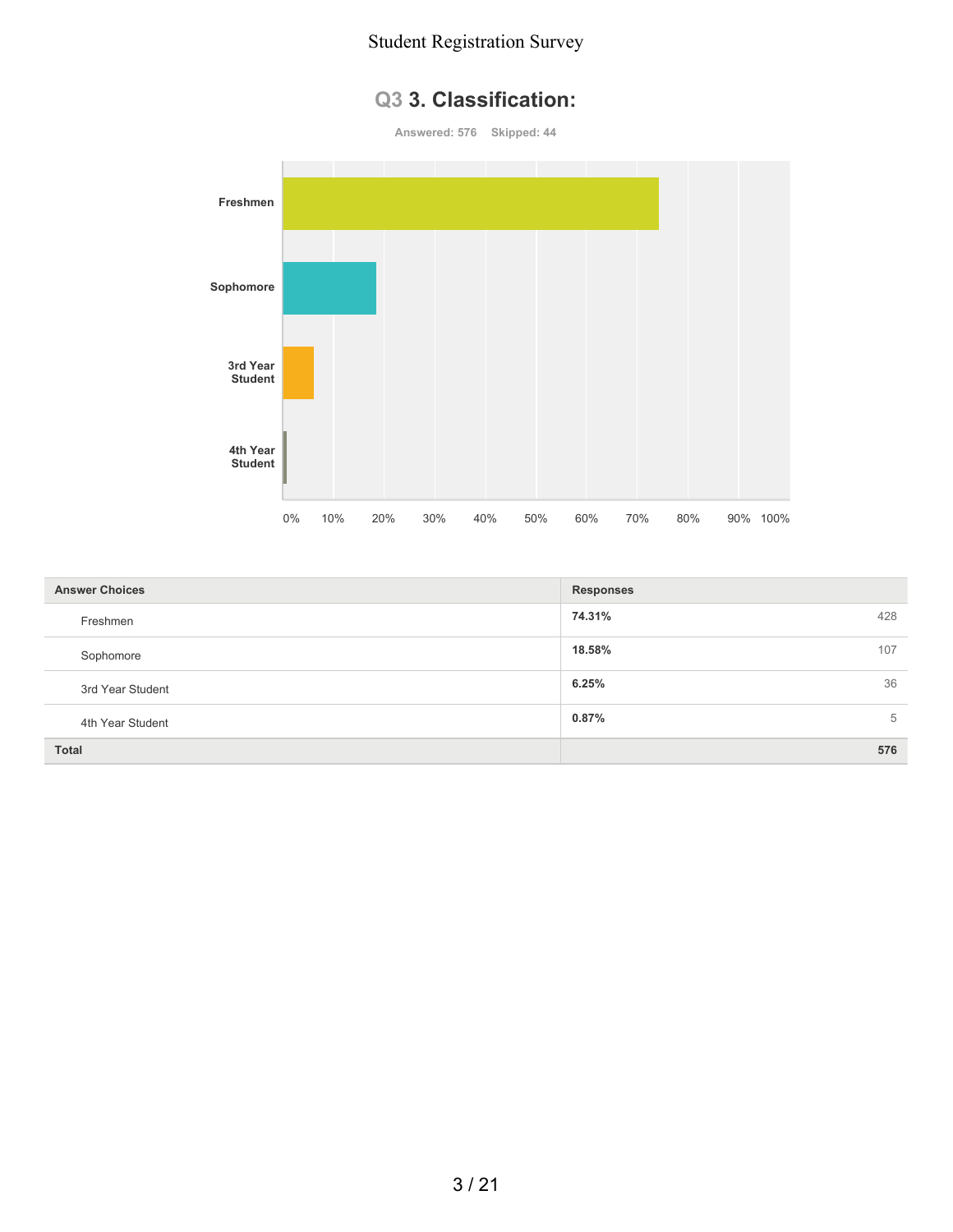# **Q4 4. Registration Status:**

**Answered: 594 Skipped: 26**



| <b>Answer Choices</b> | <b>Responses</b>        |
|-----------------------|-------------------------|
| <b>New</b>            | 63.80%<br>379           |
| Continuing            | 28.79%<br>171           |
| Transfer              | 0.67%<br>$\overline{4}$ |
| Returning             | 6.73%<br>40             |
| <b>Total</b>          | 594                     |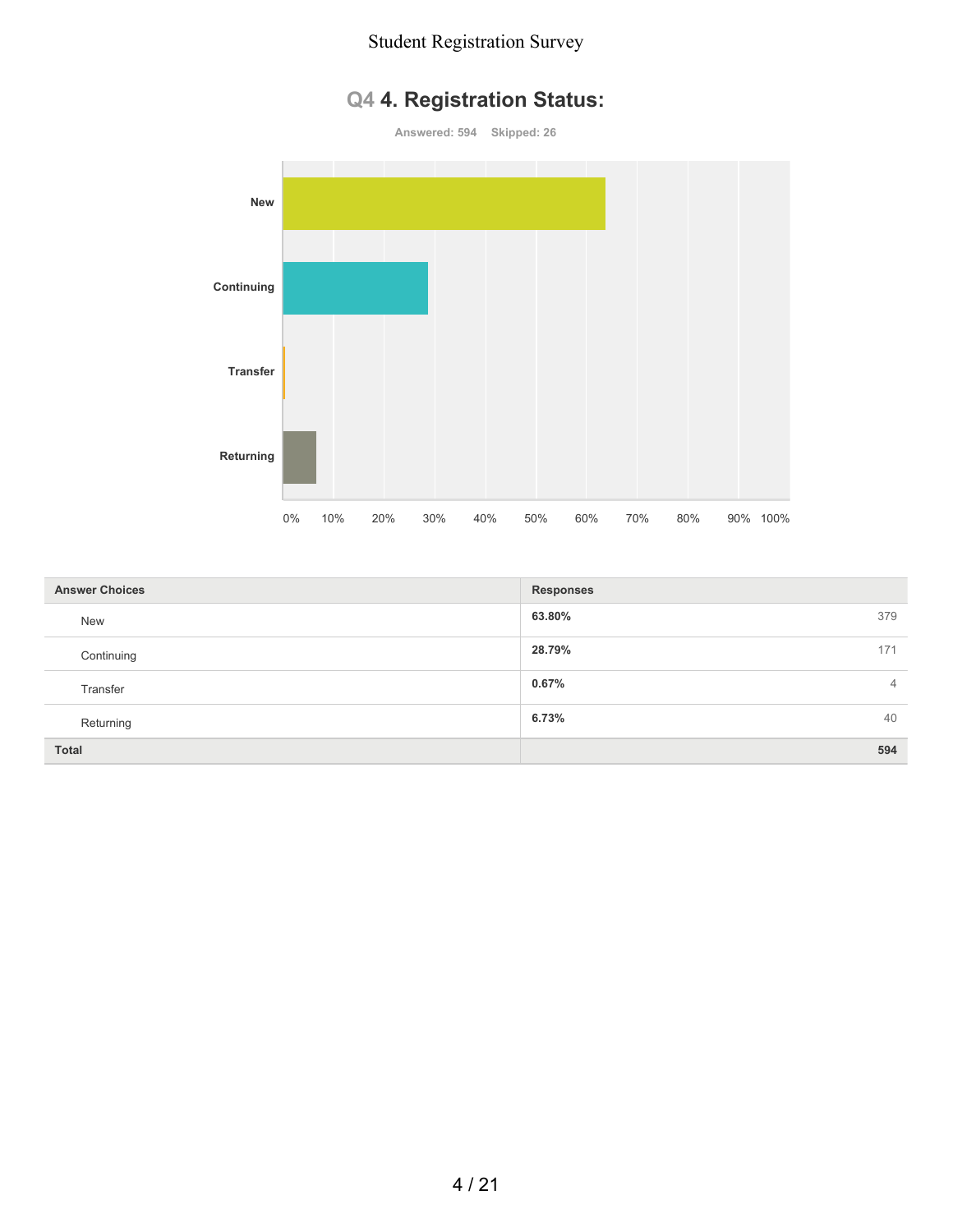## **Q5 5. Please indicate your major / program below:**

**Answered: 504 Skipped: 116**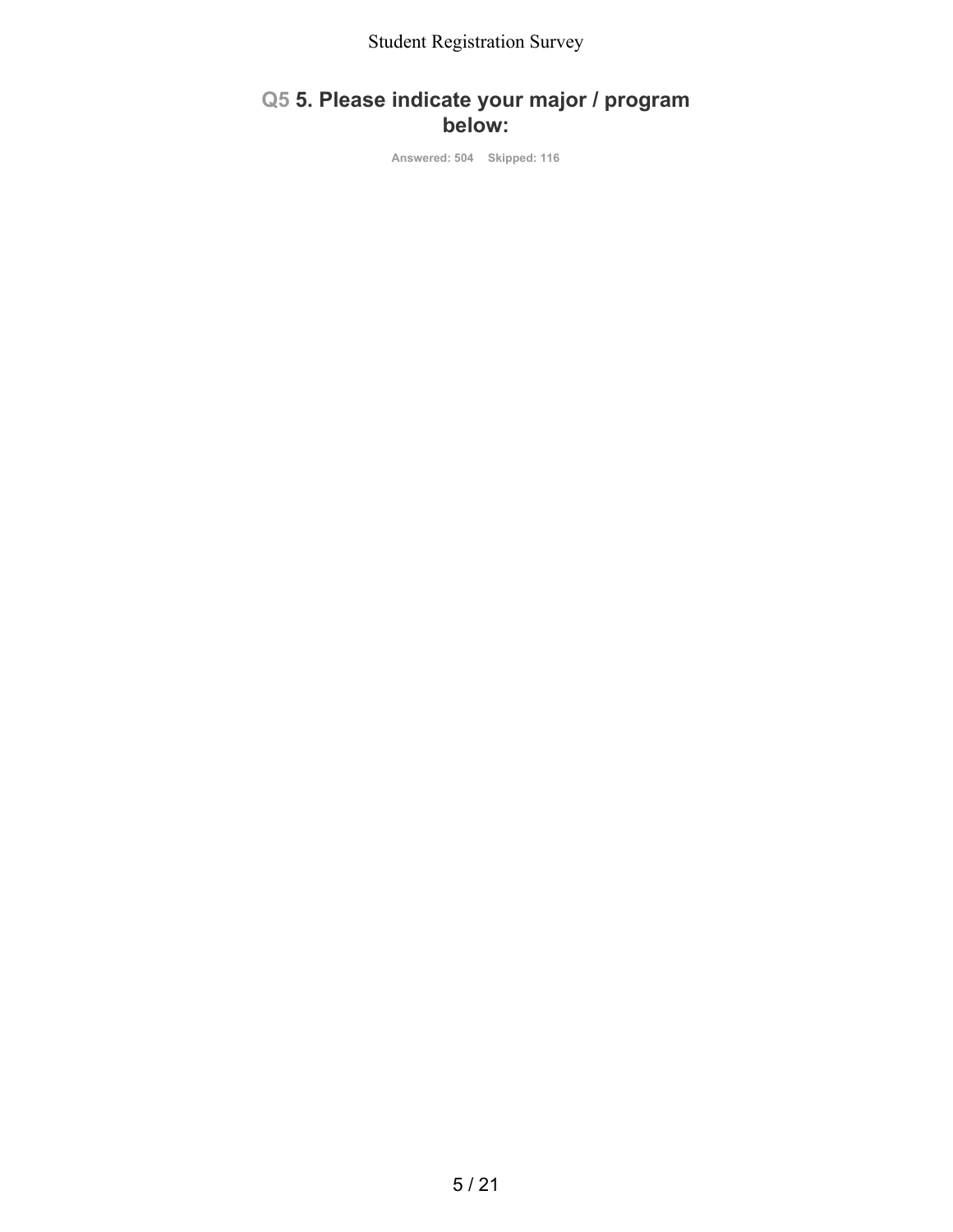# **Q6 6. State of Origin:**

**Answered: 581 Skipped: 39**



| <b>Answer Choices</b>  | <b>Responses</b>        |
|------------------------|-------------------------|
| Chuuk                  | 2.93%<br>17             |
| Kosrae                 | 11.19%<br>65            |
| Pohnpei                | 73.32%<br>426           |
| Yap                    | 69<br>11.88%            |
| Other (please specify) | 0.69%<br>$\overline{4}$ |
| Total                  | 581                     |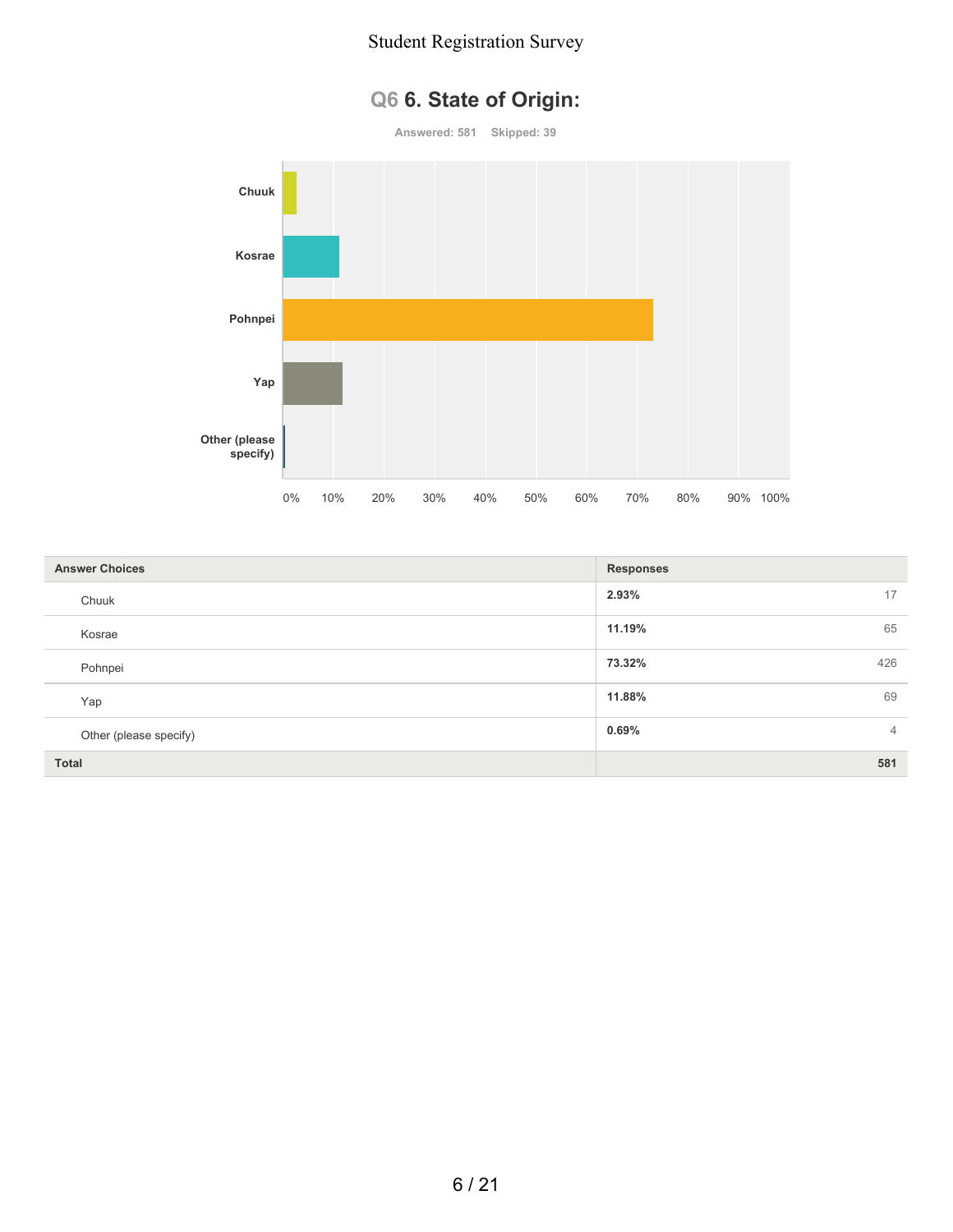

# **Q7 1. Hours set for registration.**

| <b>Answer Choices</b> | <b>Responses</b> |
|-----------------------|------------------|
| Very satisfied        | 38.32%<br>233    |
| Satisfied             | 45.72%<br>278    |
| Neutral               | 12.99%<br>79     |
| <b>Dissatisfied</b>   | 1.97%<br>12      |
| Very Dissatisfied     | 0.99%<br>6       |
| <b>Total</b>          | 608              |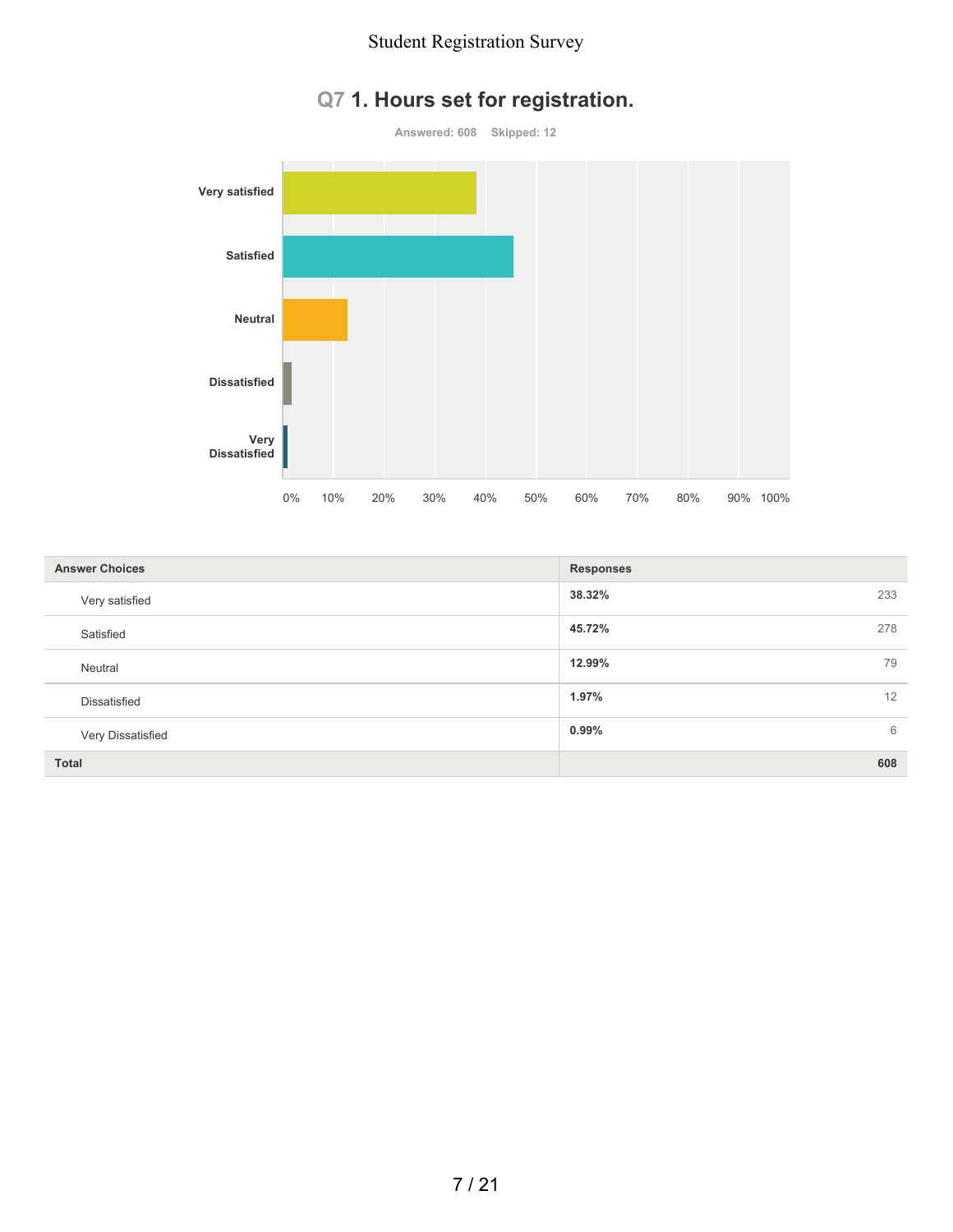

# **Q8 2. Forms used for registration**

| <b>Answer Choices</b> | <b>Responses</b>         |
|-----------------------|--------------------------|
| Very satisfied        | 35.57%<br>217            |
| Satisfied             | 51.31%<br>313            |
| Neutral               | 11.80%<br>72             |
| Dissatisfied          | 1.31%<br>8               |
| Very Dissatisfied     | $0.00\%$<br>$\mathbf{0}$ |
| Total                 | 610                      |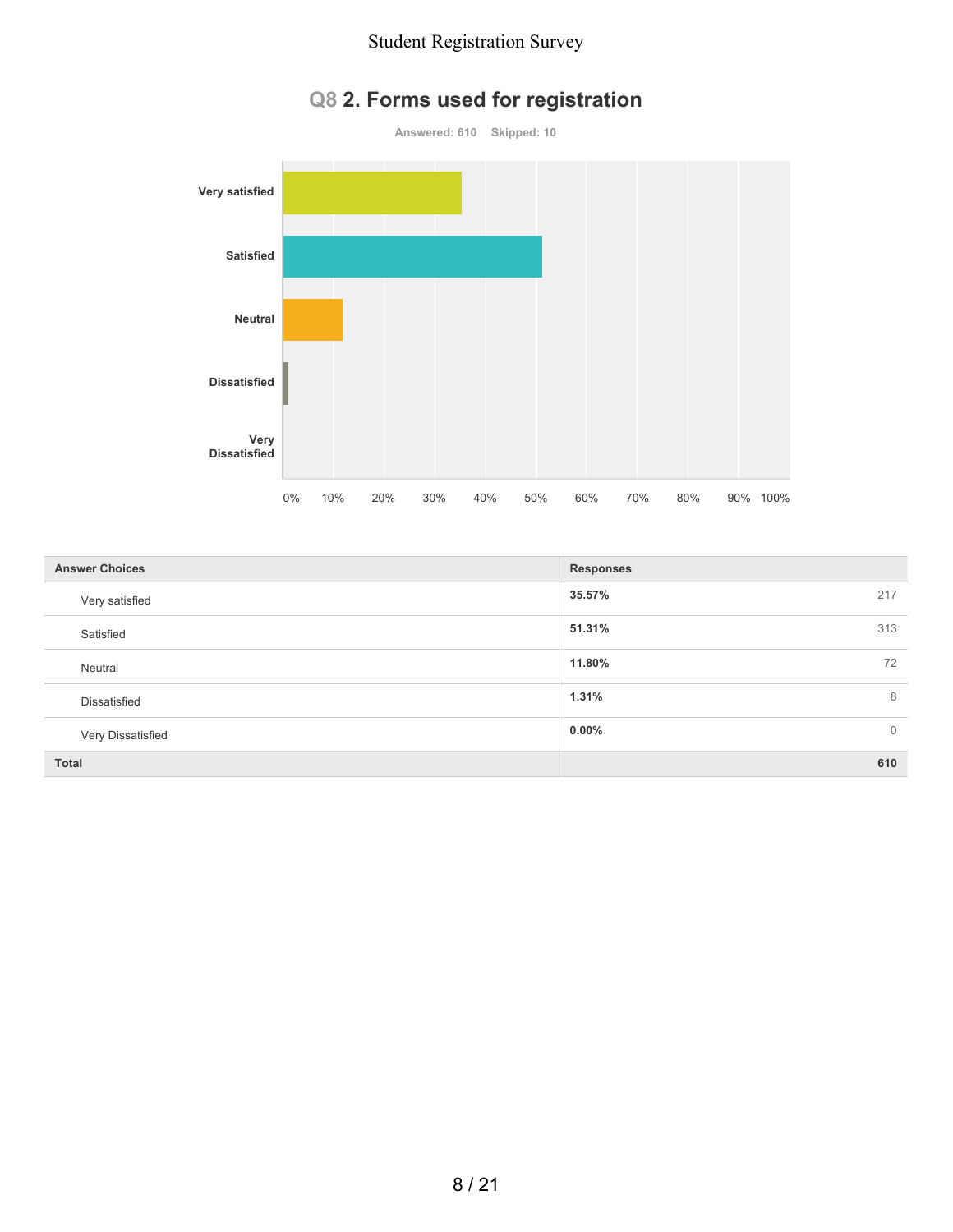

# **Q9 3. Location used for registration.**

| <b>Answer Choices</b> | <b>Responses</b>        |
|-----------------------|-------------------------|
| Very satisfied        | 40.95%<br>249           |
| Satisfied             | 47.37%<br>288           |
| Neutral               | 9.38%<br>57             |
| Dissatisfied          | 1.64%<br>10             |
| Very dissatisfied     | 0.66%<br>$\overline{4}$ |
| <b>Total</b>          | 608                     |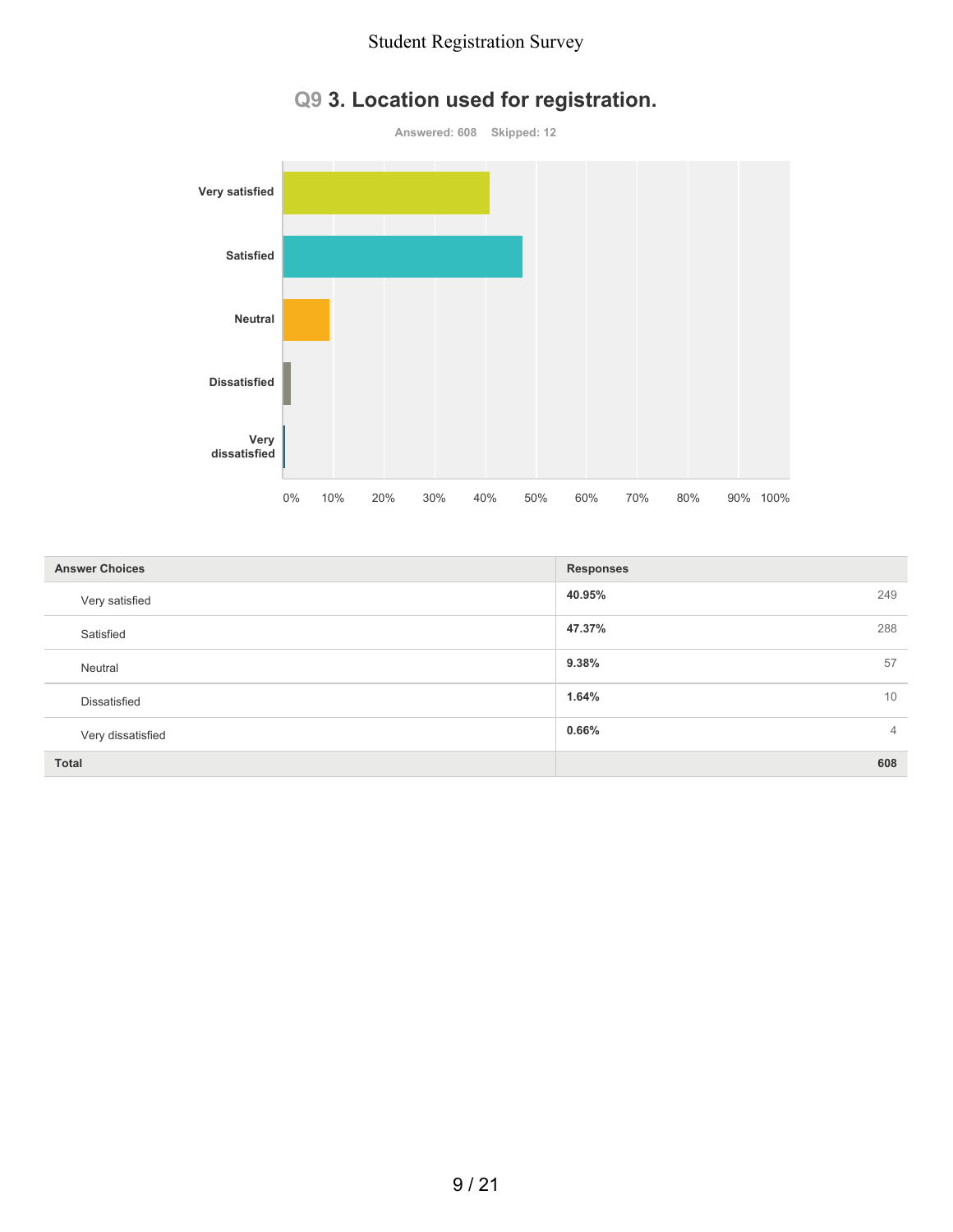

# **Q10 4. Lay-out used for registration.**

| <b>Answer Choices</b> | <b>Responses</b> |
|-----------------------|------------------|
| Very Satisfied        | 28.64%<br>173    |
| Satisfied             | 52.32%<br>316    |
| Neutral               | 15.89%<br>96     |
| Dissatisfied          | 2.15%<br>13      |
| Very dissatisfied     | $0.99\%$<br>6    |
| <b>Total</b>          | 604              |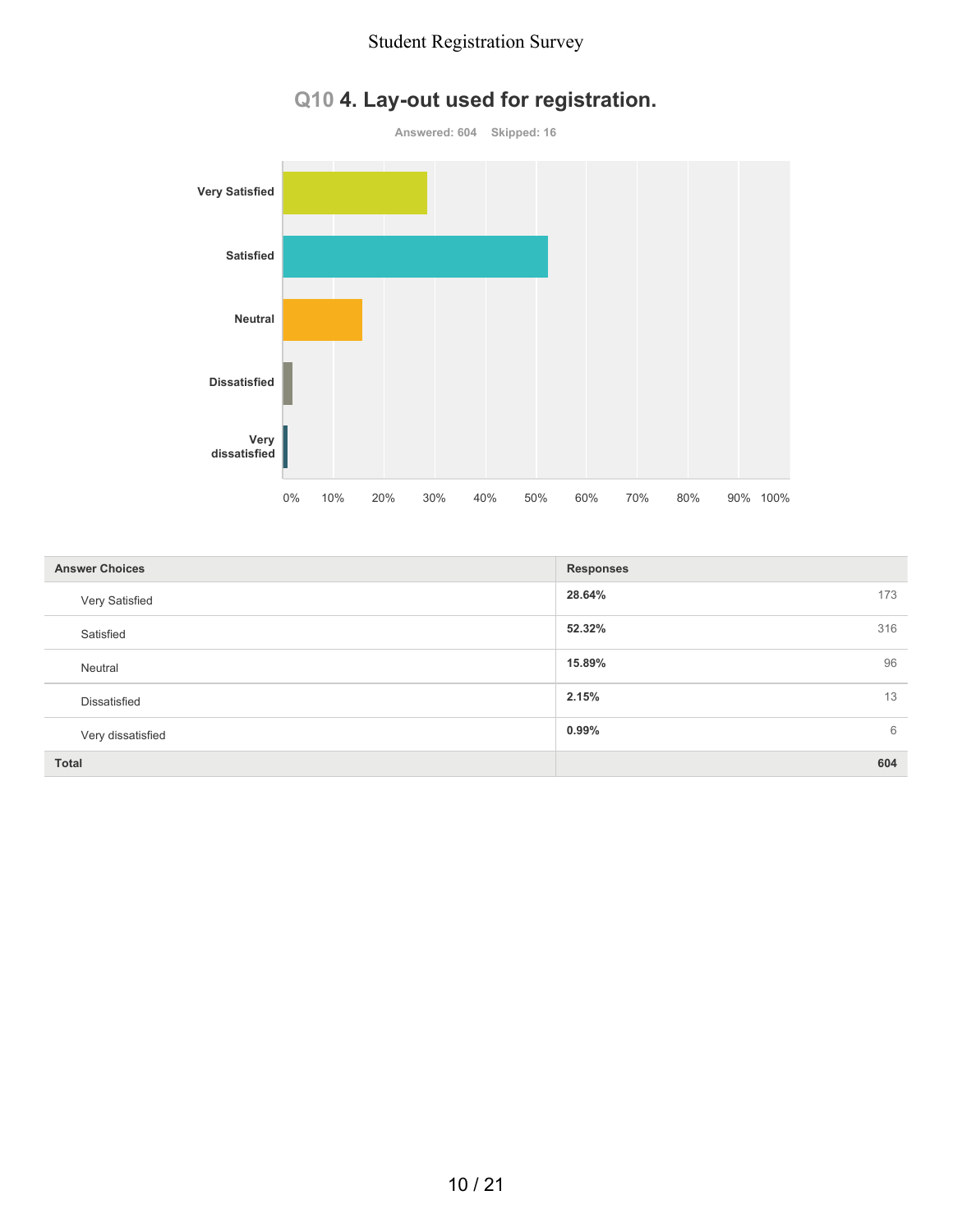

## **Q11 5. Helpfulness of Admission & Records staff**

| <b>Answer Choices</b> | <b>Responses</b> |
|-----------------------|------------------|
| Very satisfied        | 40.76%<br>247    |
| Satisfied             | 45.54%<br>276    |
| Neutral               | 11.55%<br>70     |
| <b>Dissatisfied</b>   | 1.65%<br>10      |
| Very dissatisfied     | 0.50%<br>3       |
| <b>Total</b>          | 606              |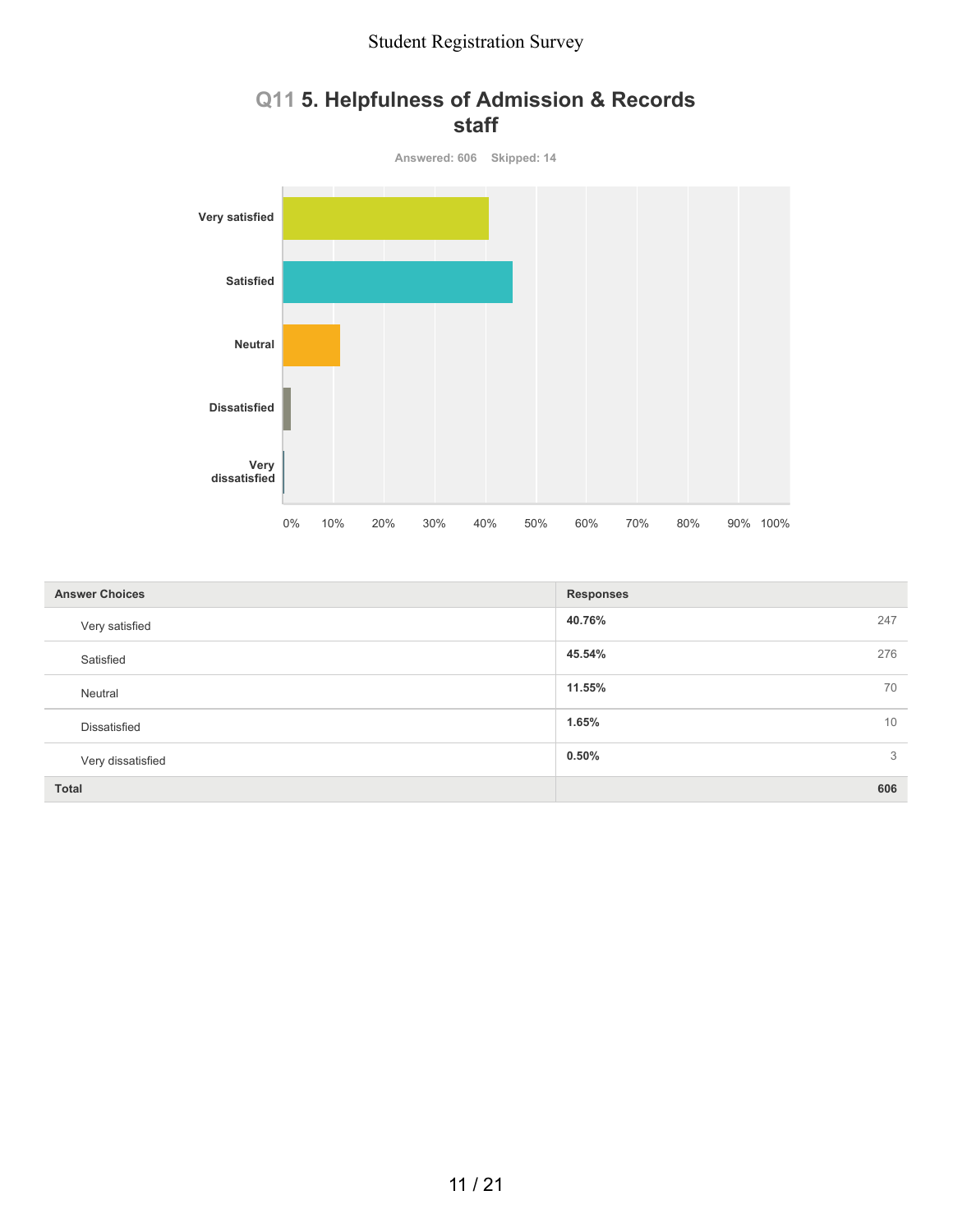# **Q12 6. Helpfulness of Financial Aid Office Staff Answered: 610 Skipped: 10 Very satisfied Satisfied Neutral**

|                       | $0\%$ | 10% | 20% | 30% | 40% | 50% | 60%              | 70% | 80% | 90% 100% |     |
|-----------------------|-------|-----|-----|-----|-----|-----|------------------|-----|-----|----------|-----|
|                       |       |     |     |     |     |     |                  |     |     |          |     |
| <b>Answer Choices</b> |       |     |     |     |     |     | <b>Responses</b> |     |     |          |     |
| Very satisfied        |       |     |     |     |     |     | 46.39%           |     |     |          | 283 |
| Satisfied             |       |     |     |     |     |     | 43.61%           |     |     |          | 266 |
| Neutral               |       |     |     |     |     |     | 8.20%            |     |     |          | 50  |
| Dissatisfied          |       |     |     |     |     |     | 0.98%            |     |     |          | 6   |
| Very dissatisfied     |       |     |     |     |     |     | 0.82%            |     |     |          | 5   |
| <b>Total</b>          |       |     |     |     |     |     |                  |     |     |          | 610 |

**Dissatisfied**

**Very dissatisfied**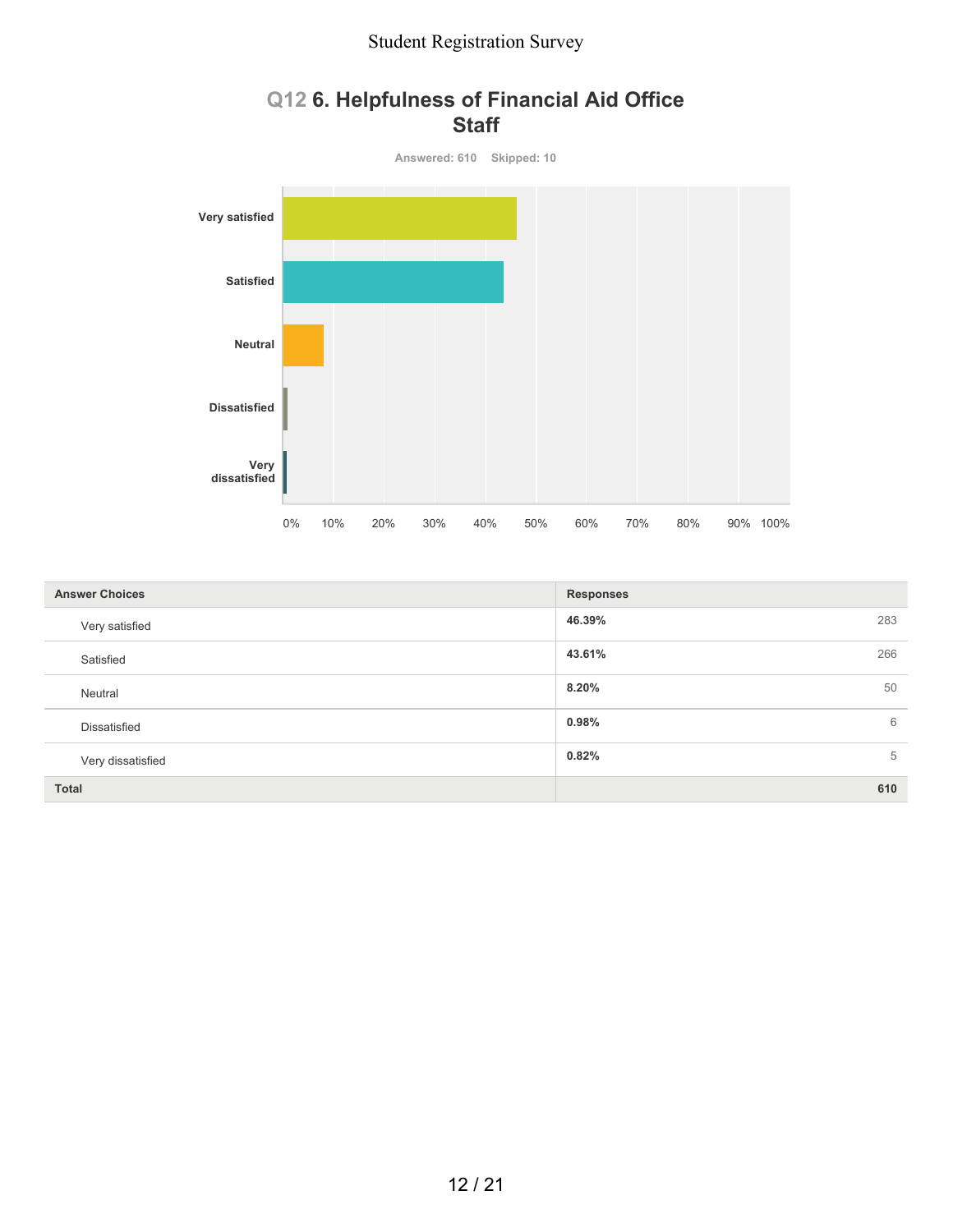

# **Q13 7. Helpfulness of Business Office Staff**

| <b>Answer Choices</b> | <b>Responses</b> |
|-----------------------|------------------|
| Very satisfied        | 44.46%<br>269    |
| Satisfied             | 41.49%<br>251    |
| Neutral               | 10.91%<br>66     |
| <b>Dissatisfied</b>   | 2.64%<br>16      |
| Very dissatisfied     | 0.50%<br>3       |
| <b>Total</b>          | 605              |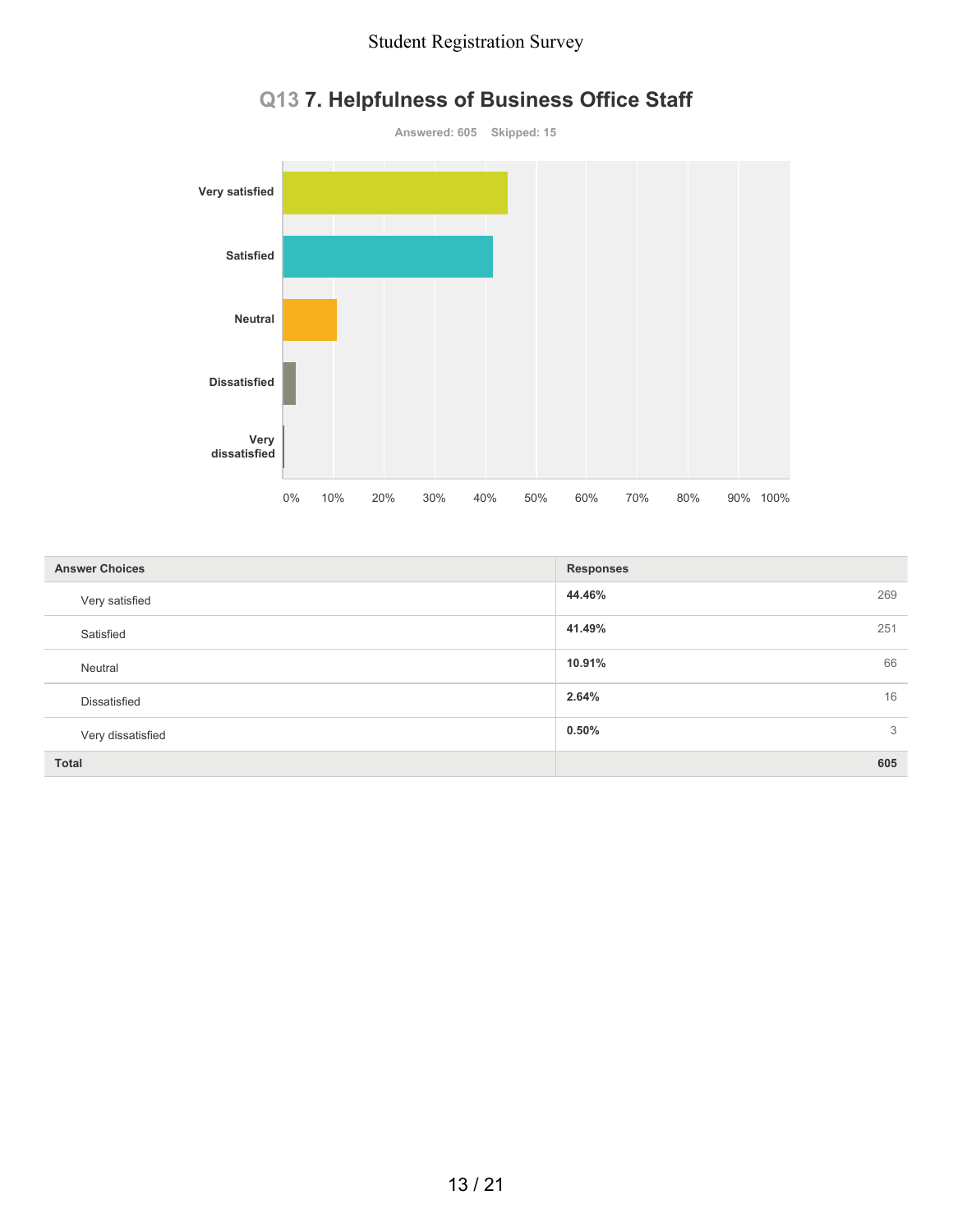

# **Q14 8. Helpfulness of Peer Guides**

| <b>Answer Choices</b> | <b>Responses</b> |
|-----------------------|------------------|
| Very satisfied        | 44.54%<br>269    |
| Satisfied             | 39.57%<br>239    |
| Neutral               | 13.91%<br>84     |
| Dissatisfied          | $0.99\%$<br>6    |
| Very dissatisfied     | $0.99\%$<br>6    |
| <b>Total</b>          | 604              |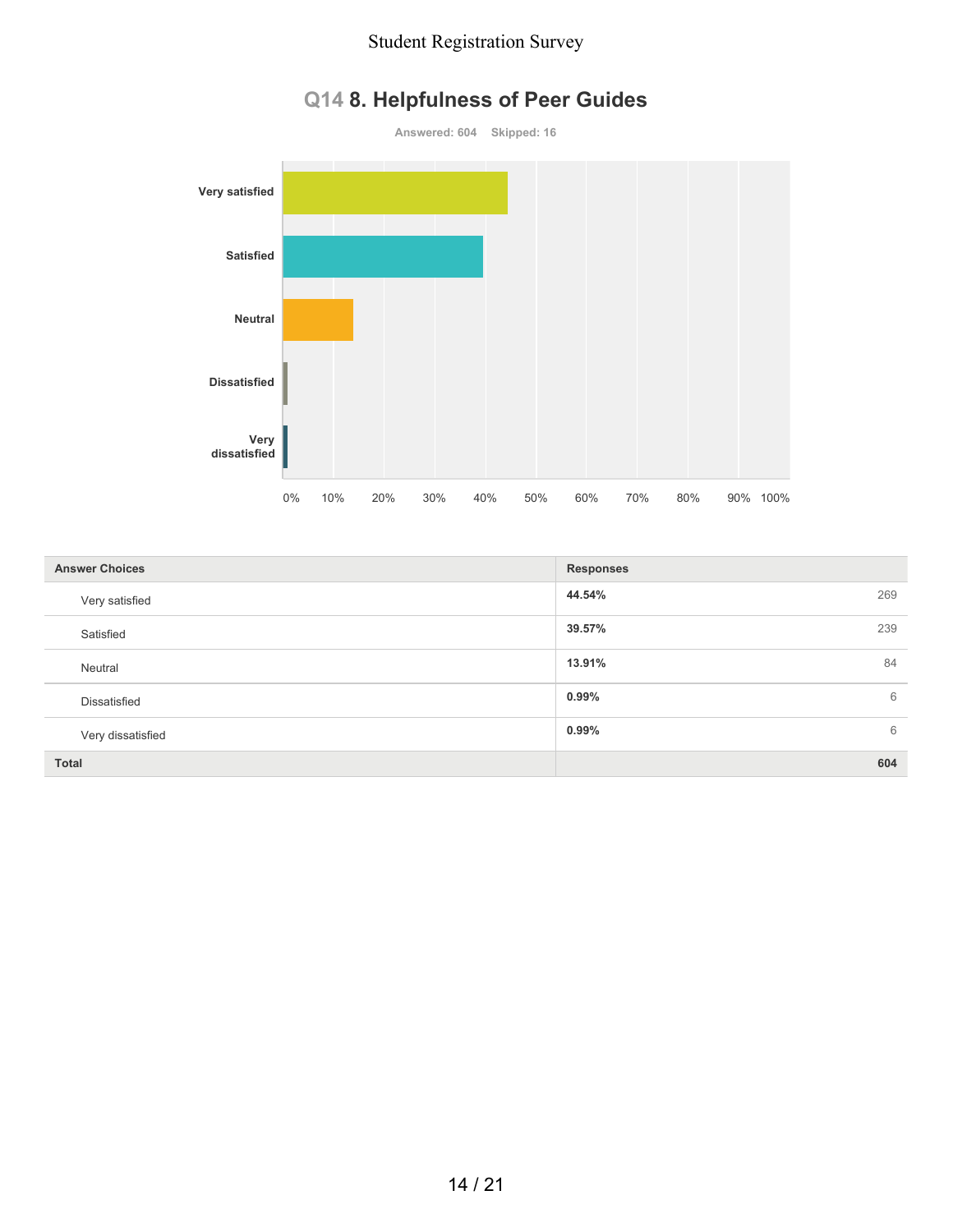

| <b>Answer Choices</b> | <b>Responses</b>        |
|-----------------------|-------------------------|
| Very satisfied        | 40.30%<br>245           |
| Satisfied             | 44.57%<br>271           |
| Neutral               | 80<br>13.16%            |
| <b>Dissatisfied</b>   | 1.32%<br>8              |
| Very dissatisfied     | 0.66%<br>$\overline{4}$ |
| <b>Total</b>          | 608                     |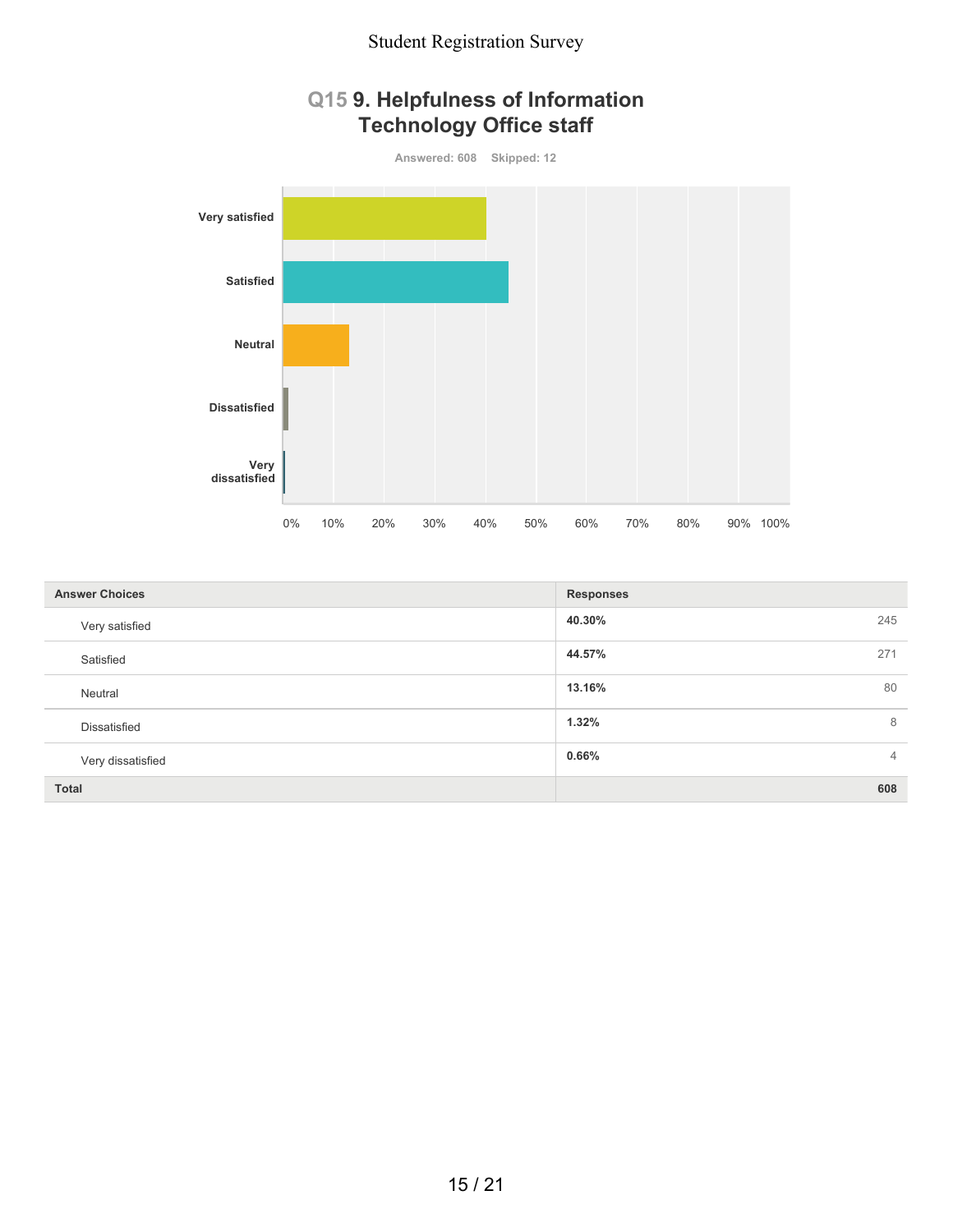# **Q16 10. Academic advising at the registration site**



| <b>Answer Choices</b> | <b>Responses</b> |
|-----------------------|------------------|
| Very satisfied        | 38.47%<br>232    |
| Satisfied             | 44.78%<br>270    |
| Neutral               | 87<br>14.43%     |
| Dissatisfied          | 1.82%<br>11      |
| Very dissatisfied     | 0.50%<br>3       |
| <b>Total</b>          | 603              |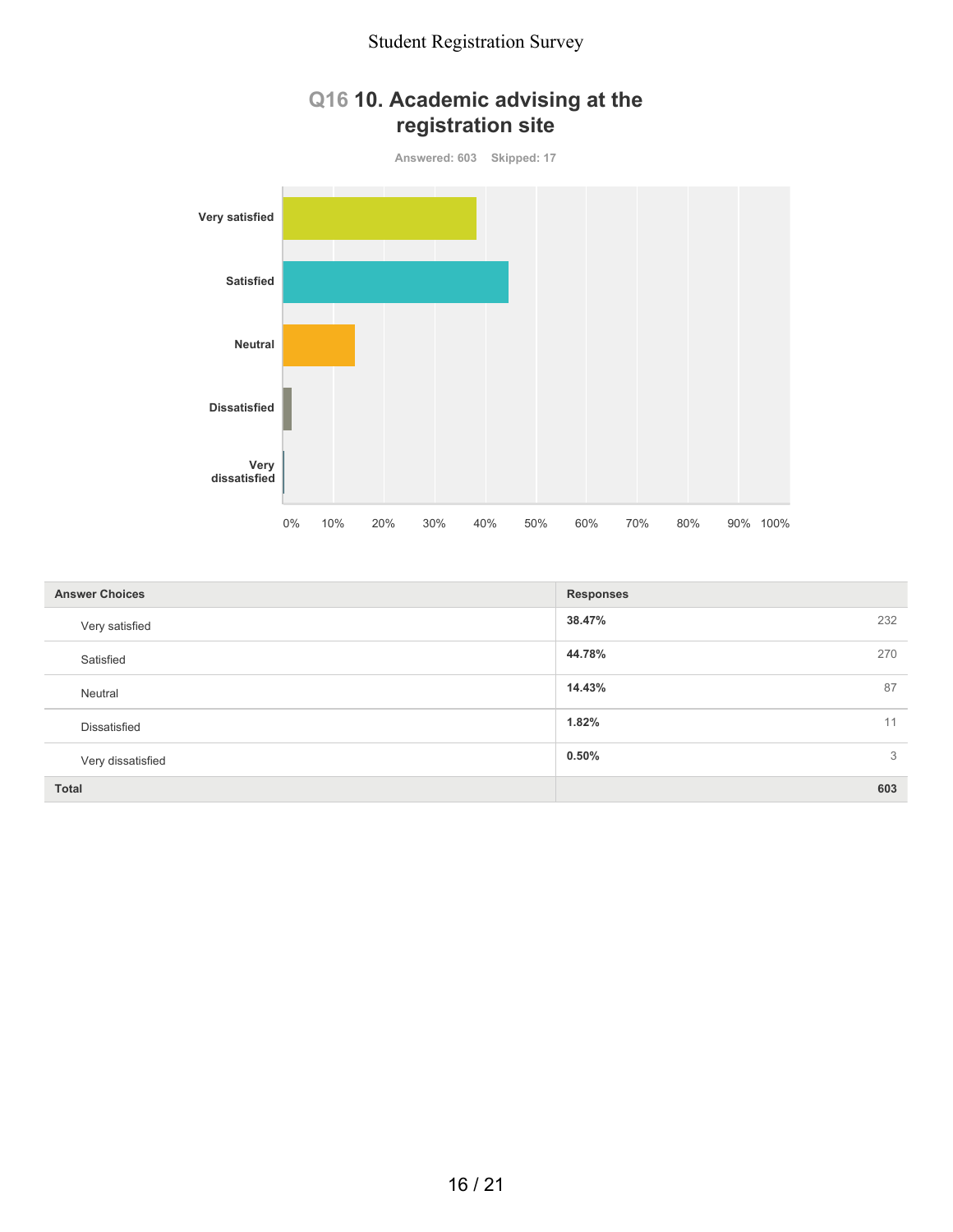

# **Q17 11. Availability of courses for my**

| <b>Answer Choices</b> | <b>Responses</b>        |
|-----------------------|-------------------------|
| Very satisfied        | 36.71%<br>221           |
| Satisfied             | 42.86%<br>258           |
| Neutral               | 96<br>15.95%            |
| <b>Dissatisfied</b>   | 3.32%<br>20             |
| Very dissatisfied     | 1.16%<br>$\overline{7}$ |
| Total                 | 602                     |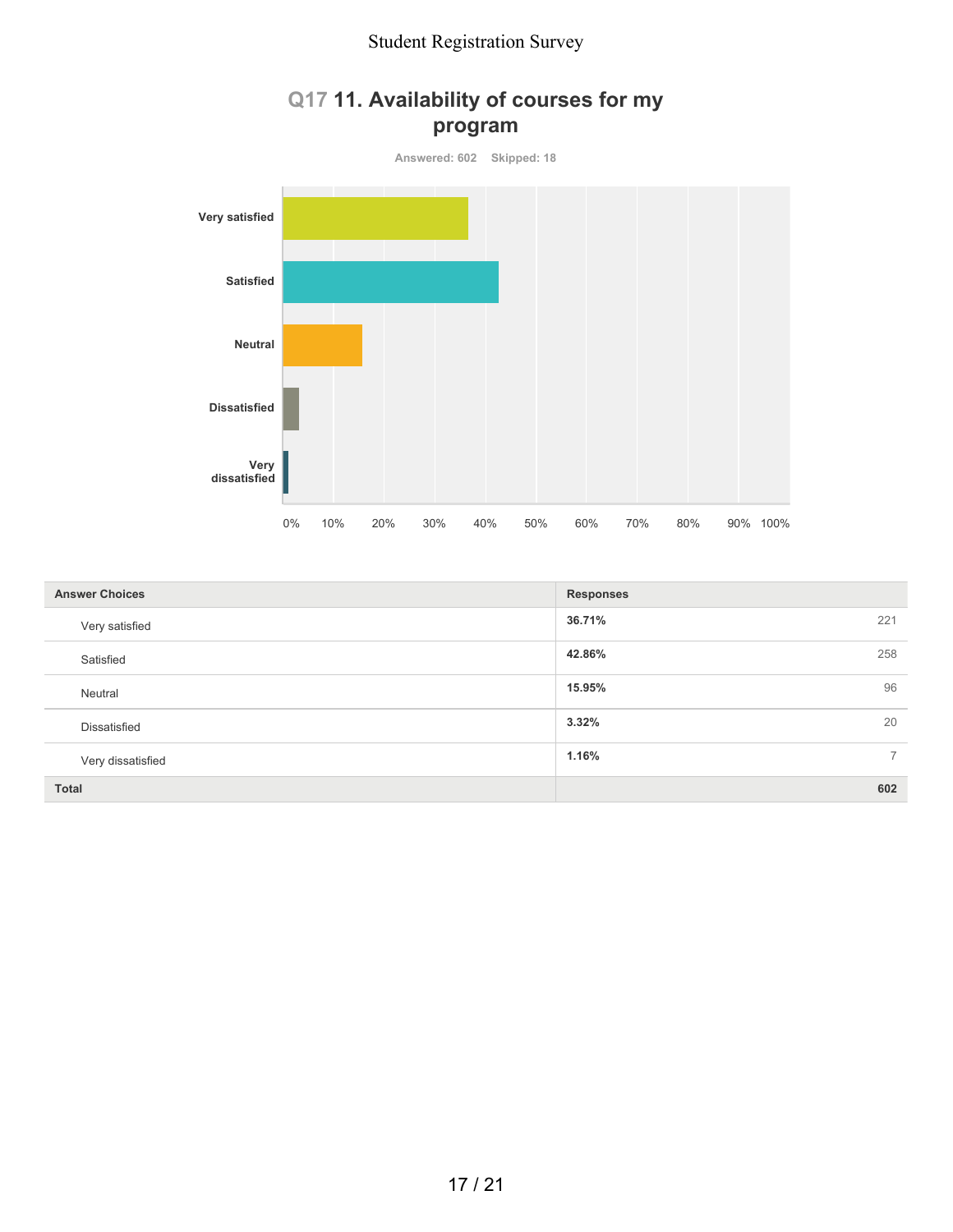

# **Q18 12. Bill paying process**

| <b>Answer Choices</b> | <b>Responses</b> |
|-----------------------|------------------|
| Very satisfied        | 37.31%<br>225    |
| Satisfied             | 43.28%<br>261    |
| Neutral               | 15.75%<br>95     |
| Dissatisfied          | 2.16%<br>13      |
| Very dissatisfied     | 1.49%<br>9       |
| <b>Total</b>          | 603              |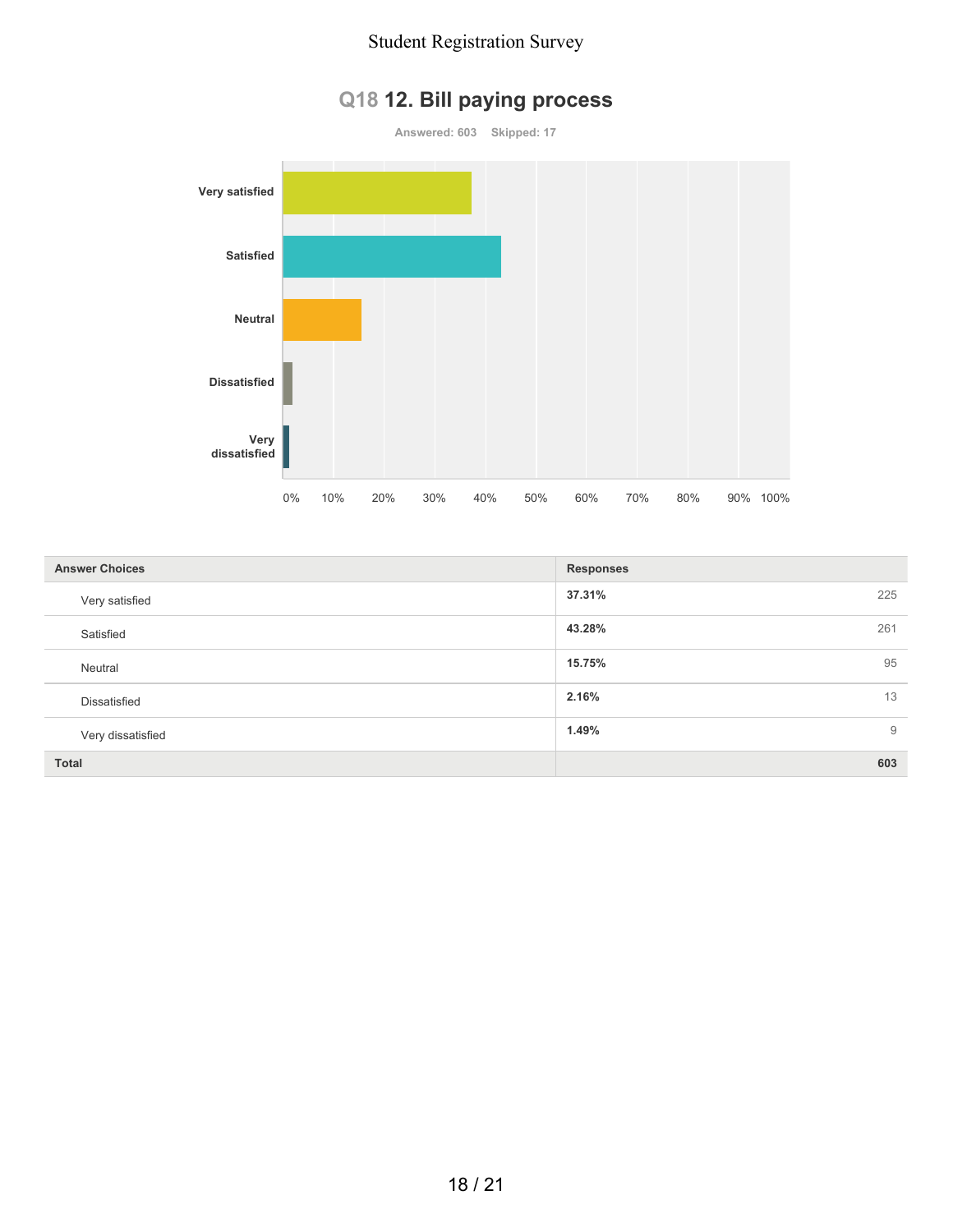

| <b>Answer Choices</b> | <b>Responses</b> |
|-----------------------|------------------|
| Very satisfied        | 37.69%<br>225    |
| Satisfied             | 42.04%<br>251    |
| Neutral               | 100<br>16.75%    |
| <b>Dissatisfied</b>   | 16<br>2.68%      |
| Very dissatisfied     | 0.84%<br>5       |
| <b>Total</b>          | 597              |

# **Q19 13. TIME involved in completing registration process**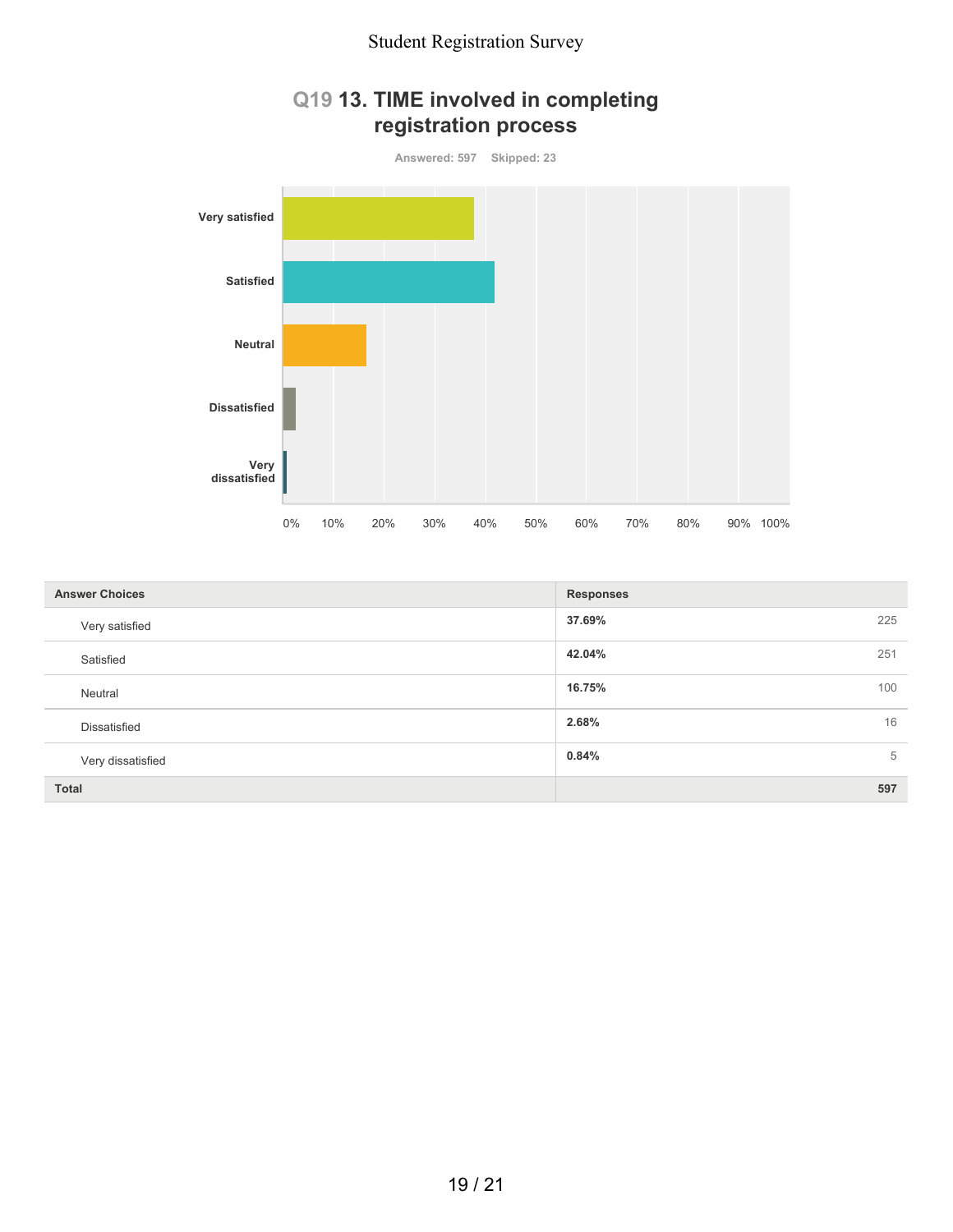

| <b>Answer Choices</b> | <b>Responses</b>        |
|-----------------------|-------------------------|
| Very satisfied        | 36.36%<br>220           |
| Satisfied             | 285<br>47.11%           |
| Neutral               | 86<br>14.21%            |
| Dissatisfied          | 10<br>1.65%             |
| Very dissatisfied     | 0.66%<br>$\overline{4}$ |
| <b>Total</b>          | 605                     |